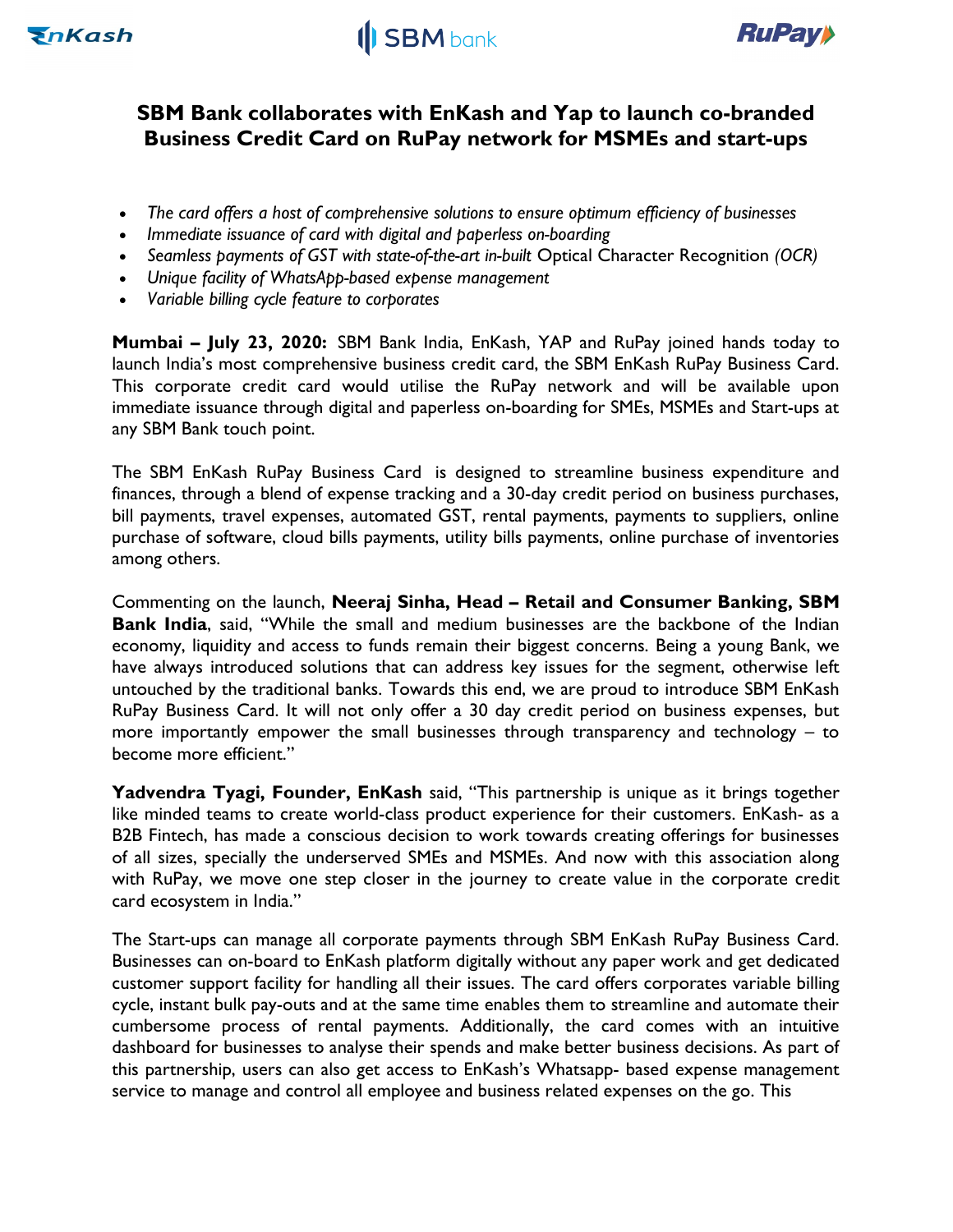





unique feature helps employees to upload receipts and get approvals instantly, leading to efficient business operations experience.

**Praveena Rai, COO, NPCI** said, "We are happy to launch the SBM EnKash RuPay Business Card, with the launch of the RuPay Commercial card portfolio. Apart from providing the ultimate shopping experience to retail customers with RuPay Debit, Credit and Prepaid versions, RuPay is in the journey of providing a seamless corporate payments experience to businesses. This SBM EnKash RuPay Business card will assist small business to perform multiple business tasks with ease like paying GST, Travel expenses, Payments to suppliers and more. We believe this card will empower businesses to efficiently organise their business expenses and support working capital needs. We, at NPCI, are constantly working towards bringing in innovative business solutions for diverse set of corporate customers to make them an integral part of our strong RuPay network".

Madhusudanan, Co-founder - YAP, the company providing the API platform commented, "We are delighted to partner with SBM Bank India to roll out a unique program in the Corporate / SME segment, the timing of the launch is opportune as more SME's look to digitise their businesses and the SBM EnKash RuPay Business Card is right at the intersection of Commerce, payments and convenience."

#### About SBM Bank India

SBM Bank (India) Limited "SBM Bank India" is the first bank to receive universal banking license from the Reserve Bank of India to set up and operate as a Scheduled Commercial Bank under Wholly Owned Subsidiary (WOS) mode offering banking services in India. SBM Bank India has a network of 6 branches located in Mumbai, Delhi, Chennai, Bangalore, Hyderabad and Ramachandrapuram. SBM Bank India has profound domain expertise and is led by a core team comprising of industry veterans having over a century of cumulative experience in banking and financial services. The Bank offers a diverse suite of universal products and services to its customers which include Deposits, Advances, NRI Services, Treasury Products and Trade Finance Services. SBM Bank India stands poised to embark on a new journey, innovating in every sphere of its business, expanding its service proposition to include an extensive suite of retail and wholesale banking products and capital markets.

For more information, visit www.sbmbank.co.in

## About EnKash

EnKash- as a B2B Fintech, started with an objective of increasing spends, penetration and distribution through cards. As the country's fastest growing B2B fintech today, EnKash provides state-of-the-art Commercial Card issuance mechanism, as well as accelerate spends module to multiple banks and financial institutions in the country. EnKash - Democratising Corporate Cards for businesses of all sizes and for all use cases.

For more information, visit www.enkash.com

#### About YAP

YAP is the leading API infrastructure company that helps businesses to connect and roll out their own branded products. The company works with banks and financial institutions as product providers and offers end-to-end program management services over a bundle of API's that covers, Bank Accounts, Term deposits and a wide gamut of payments products including Debit, Credit, Prepaid, Travel card, QR, UPI, NETC toll payments. To date, 250+ businesses across fintech and financial institutions have leveraged the YAP platform. Their API products